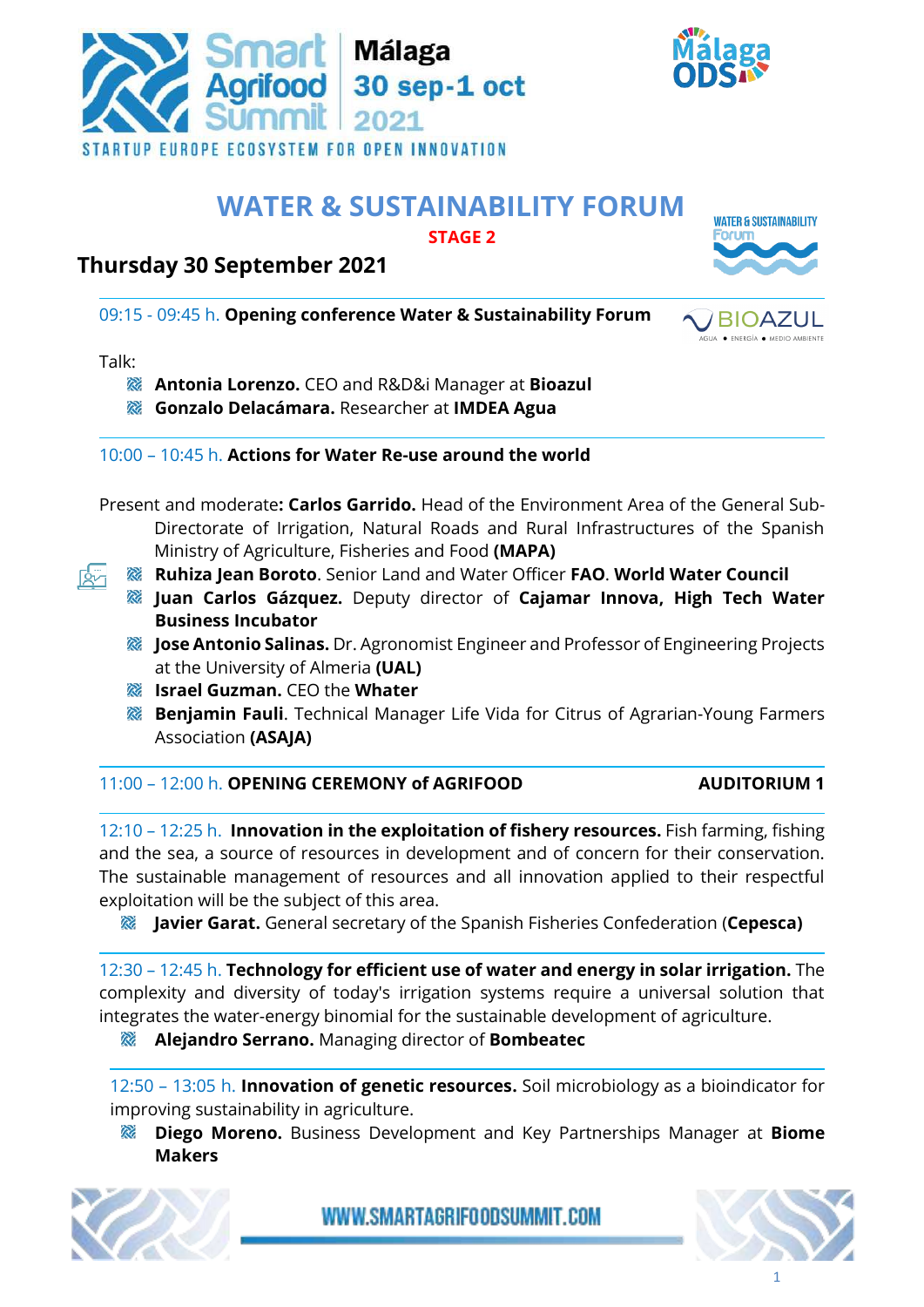



## 13:15 – 14:00 h. **Clean technologies applied to the reduction of fossil fuels in irrigation.**

- Present and moderate: **Carlos Garrido.** Head of the Environment Area of the **General Sub-Directorate of Irrigation, Natural Roads and Rural Infrastructures** of the Spanish Ministry of Agriculture, Fisheries and Food **(MAPA)**
	- **Antonio Jesús Zapata.** Universidad de Almería **(UAL)**
	- **Luis Serrano.** CEO of **Dilersur**

14:00 – 15:30 h**.** WORKING LUNCH

15:45 - 16:30 h. **Application of 5G and IoT in irrigation systems.**

Moderate: **Carlos Garrido.** Head of the Environment Area of the **General Sub-Directorate of Irrigation, Natural Roads and Rural Infrastructures** of the Spanish Ministry of Agriculture, Fisheries and Food **(MAPA)**

- **Antoni Diaz.** General Manager of **Suez Agricultura Iberia**
- **Joaquin Segovia.** Director Southern Territory of **Telefónica España**
	- **Begoña Tarrazona.** Irrigation Specialist at **Idrica**
	- **Saturnino J. González.** CEO de **Agualytics**

16:45 – 17:30 h. **Smart Irrigation: Perspectives and Projects.**

Moderate: **Carlos Garrido.** Head of the Environment Area of the **General Sub-Directorate of Irrigation, Natural Roads and Rural Infrastructures** of the Spanish Ministry of Agriculture, Fisheries and Food **(MAPA)**

- **José Luís Bustos.** Director de **Brioagro Technologies**
- **Joaquín Soriano.** CEO de **Ikos Tech**
- **Manuel Martin Arroyo.** Project manager at **SUEZ Agriculture**
- **Samuel López.** CEO of **Plantae**
- **Javier Santacruz Cano.** Economist and Financial Analyst RC
- *<b>Pedro Gavilán Zafra.* Coordinator of international and national projects on irrigation management and Senior Researcher at **(IFAPA)**. **Andalusian Ministry of Agriculture, Livestock, Fisheries and Sustainable Development**
- **David Lozano Perez.** Participant in national projects on irrigation management and sensorization and Contracted Researcher at **(IFAPA). Andalusian Ministry of Agriculture, Livestock, Fisheries and Sustainable Development**